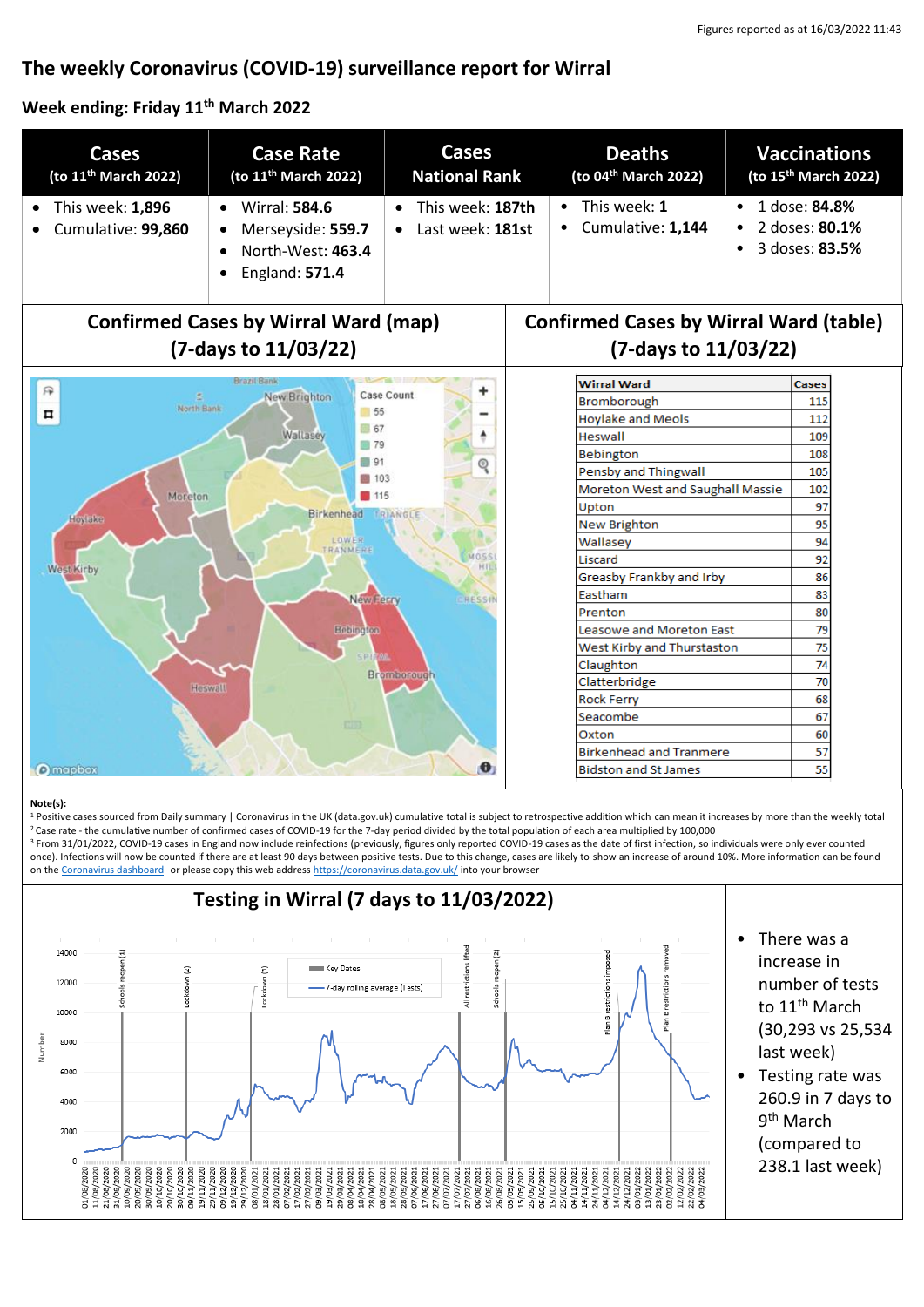## **The weekly Coronavirus (COVID-19) surveillance report for Wirral**

## **Week ending: Friday 11th March 2022**



From 04/03/2022, COVID-19 deaths data will now be defined as those where a COVID-19 ICD10 code (U071 or U072) is recorded on the death certificate and will be updated monthly by ONS. Previously, the definition used was any death that occurred within 28 days of a positive COVID-19 test, as reported daily by NHS England and PHE (now UKSHA). (Last updated in March 2022)

#### **COVID-19 RELATED MORTALITY**